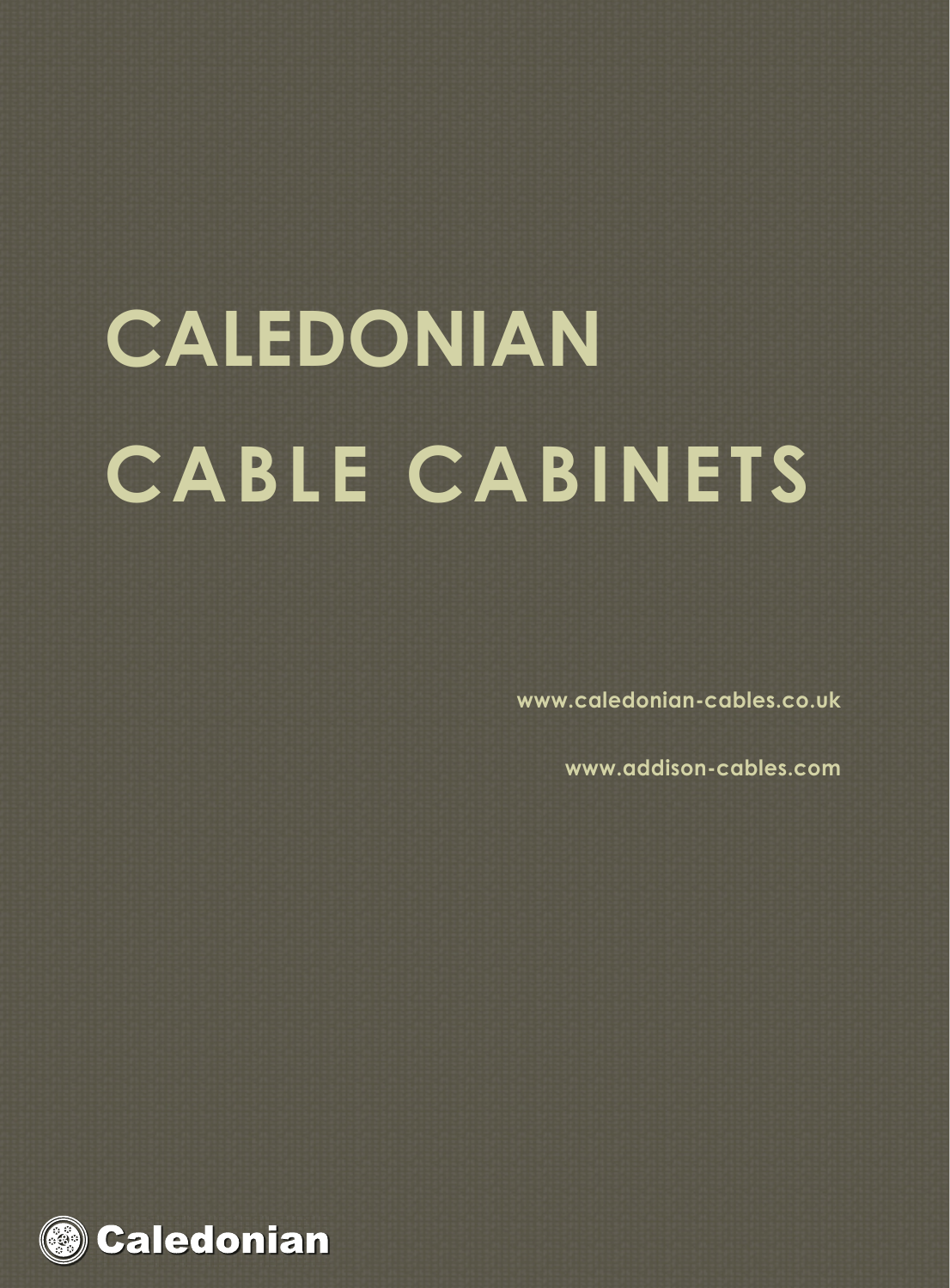## **CONTENT COMPANY**

## CABLE CABINETS FOR INDUSTRIAL USE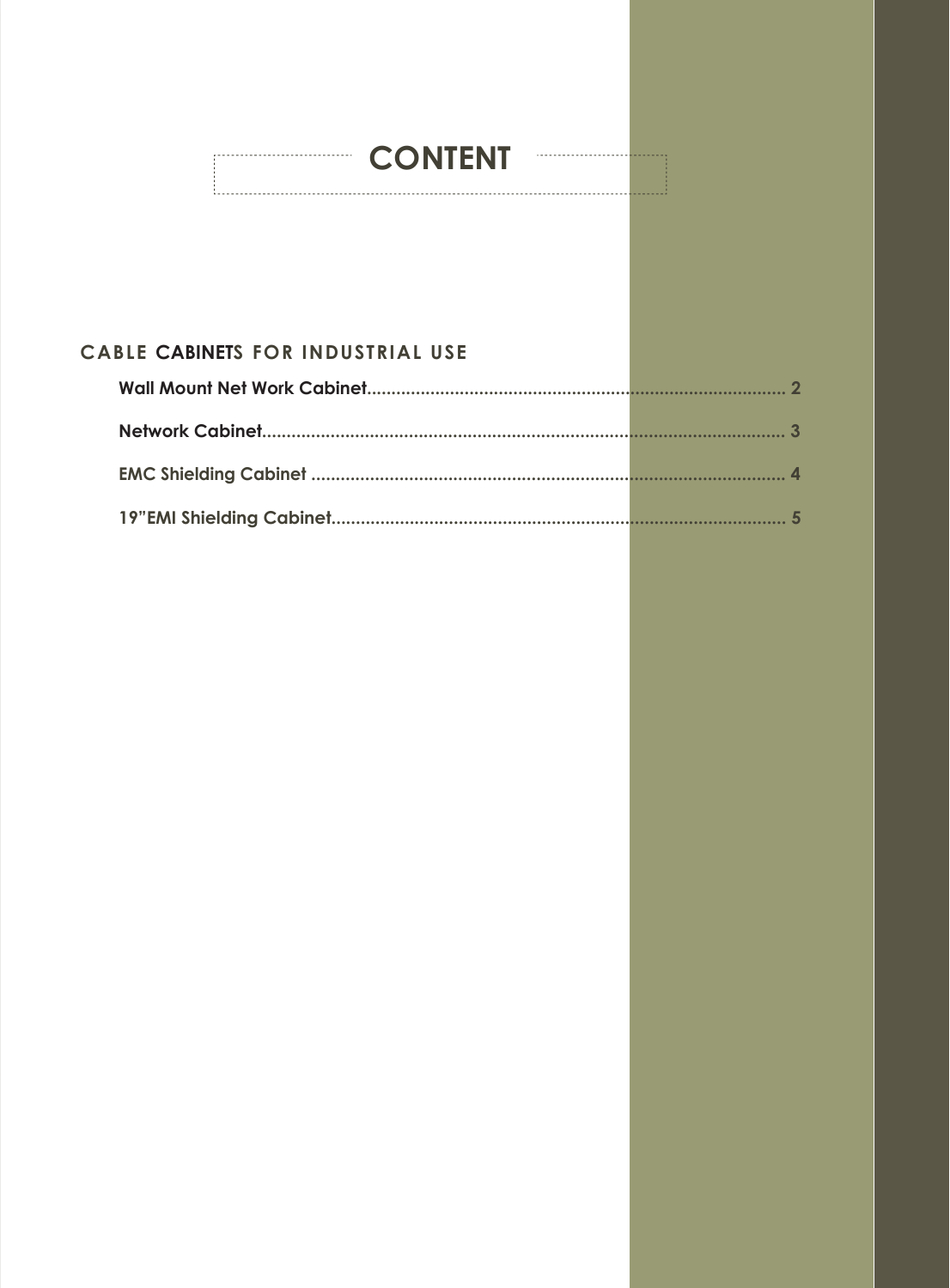## **Wall Mount Net Work Cabinet**

## **APPLICATION**

Widely used in network system, educational system, broadcasting system and telecommunication system. Suitable for placing server computer and precision electronic equipments.

## **FEATURES**

- Exquisite design with precise craftsmanship.
- International popular smoky-gray glass front door.
- Easily be mounted on wall, or placed on floor after installed castor or feet.
- Loading capacity: 60KG.
- Top and bottom wiring channel could be closed.
- Removable front door and side panel, easily installing and maintaining.
- Surface finish: Degreased, acid cleaned, phosphoric, water cleaned,electro-static powder coating, meet ROHS standard.



## **OPTIONS**

Swing frame for ready access to the rear of equipment. Glass or Metal front door. Left & Right hand door hinging. Removable rear panel. Roof fan trays can be fitted – refer to accessories section.

## **OVERALL DIMENSION SIZE: CUSTOMIZED ACCEPTED**

| Capacity/U | Width/<br>mm | Depth/<br>mm | Height/<br>mm | CM/Width/ CM/Depth/<br>m | m    | CM/Height/<br>m | Volume/<br><b>CBM</b> |
|------------|--------------|--------------|---------------|--------------------------|------|-----------------|-----------------------|
| 6U         | 600          | 450          | 368           | 0.67                     | 0.52 | 0.43            | 0.15                  |
| 9U         | 600          | 450          | 501           | 0.67                     | 0.52 | 0.56            | 0.20                  |
| 12U        | 600          | 450          | 635           | 0.67                     | 0.52 | 0.70            | 0.24                  |
| 15U        | 600          | 450          | 769           | 0.67                     | 0.52 | 0.83            | 0.29                  |
| <b>18U</b> | 600          | 450          | 901           | 0.67                     | 0.52 | 0.96            | 0.33                  |
| <b>22U</b> | 600          | 450          | 1082          | 0.67                     | 0.52 | 1.14            | 0.40                  |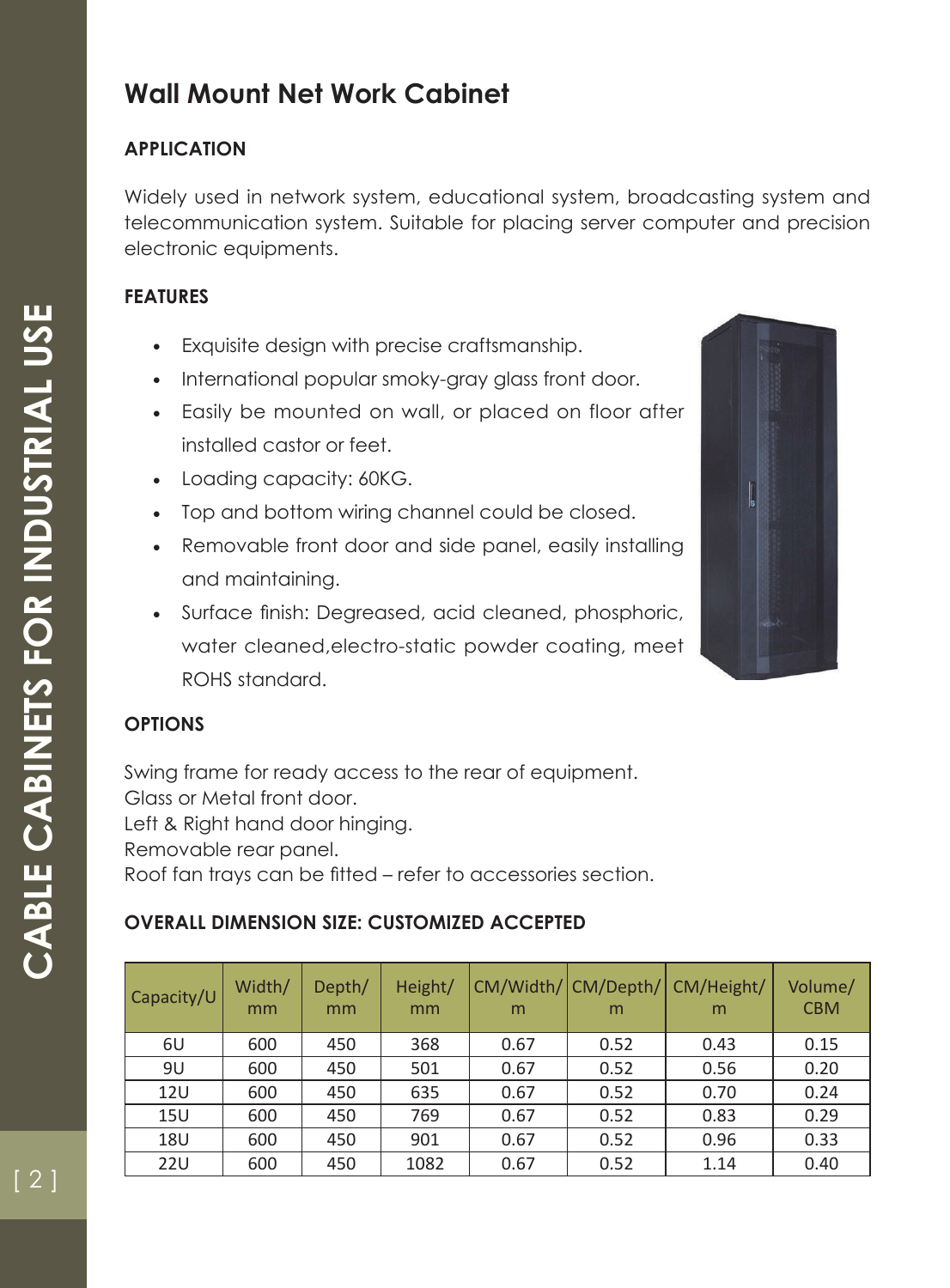## **Network Cabinet**

## **APPLICATIONS**

This cabinet is widely applied in finance, securities and data center. New deeper file servers have lead to the release of a 1200mm (1.2m) deep version of the rack. For ease of use and safety, the frame has been designed so that the sides consist of 2 x 600mm panels with a vertical support. In addition, there are frame supports in the base and stiffening in the top panel. This assures the frame will be strong and stable to support large loads

#### **MATERIALS**

Cold-rolled steel sheet. Thickness for frame 0.8mm, mounting rail 1.2mm, smoky grey glass 5mm

#### **FEATURES**

- Exquisite design with precise craftsmanship.
- Adjustable and heavy duty castors are available at the same time. Static
	- loading:300KG.
- The top and bottom wiring channel can be closed and adjusted.
- Vented front door and rear door enable ventilation and reliable operation.

Rack's side panel can be easily assembled.

- Surface finish: degreasing, pickling, phosphoric, powder coating.
- Adjustable feet and heavy duty castors are available at the same time , static loading: 800kg.(with adjustable feet).
- Height, width, and depth selectable, full range of optional accessories. Available Sizes

#### **OVERALL DIMENSION SIZE: CUSTOMIZED ACCEPTED**

| Capacity/U | Width/ | Depth/ | Height/ |      |      | CM/Width/ CM/Depth/ CM/Height/ | Volume/        |
|------------|--------|--------|---------|------|------|--------------------------------|----------------|
|            | mm     | mm     | mm      | m    | m    | m                              | M <sup>3</sup> |
| 18U        | 600    | 600    | 988     | 0.63 | 0.63 | 1.02                           | 0.40           |
| <b>22U</b> | 600    | 600    | 1166    | 0.63 | 0.63 | 1.2                            | 0.48           |
| <b>27U</b> | 600    | 600    | 1388    | 0.63 | 0.63 | 1.42                           | 0.56           |
| 32U        | 600    | 600    | 1610    | 0.63 | 0.63 | 1.64                           | 0.65           |

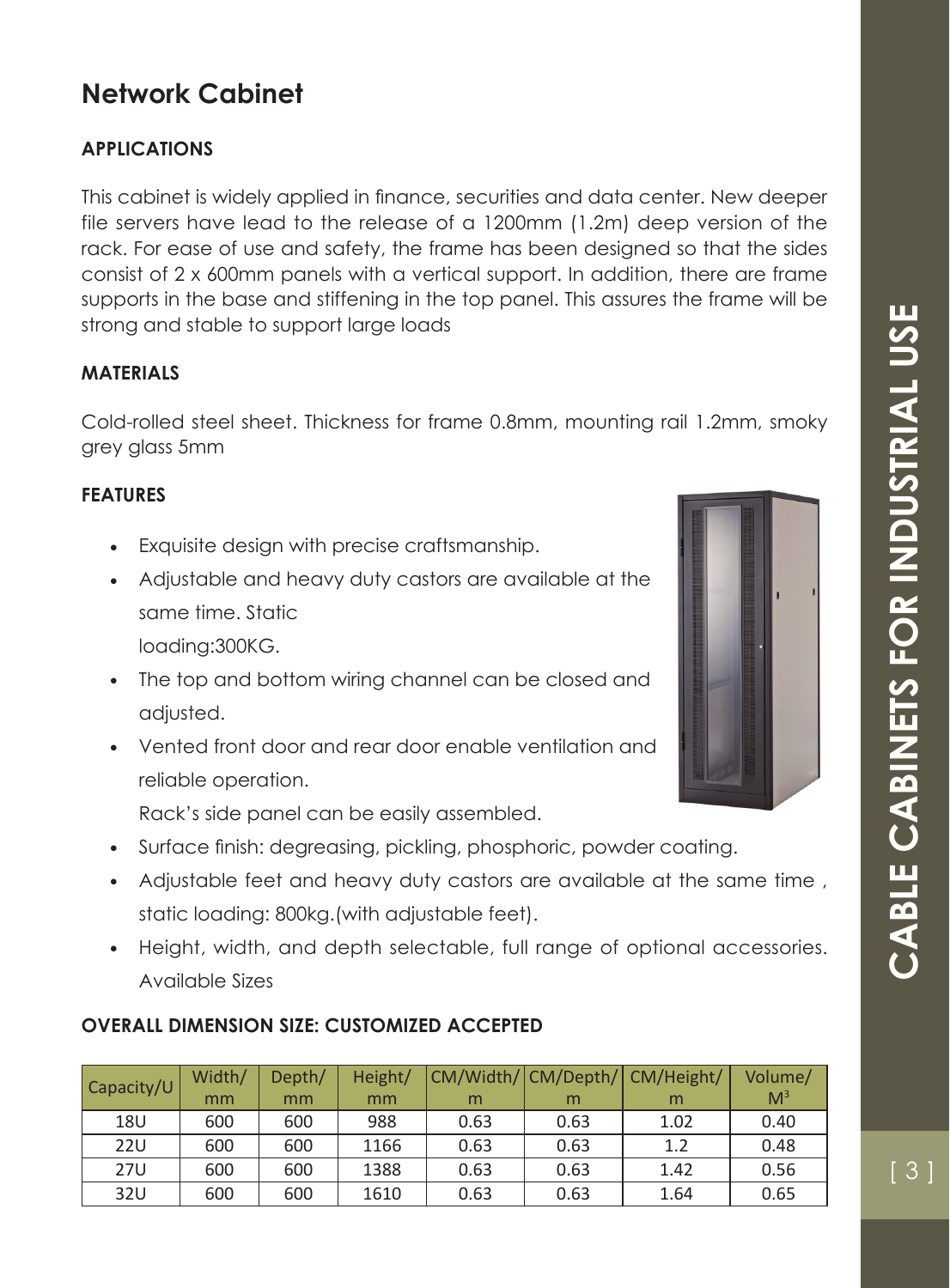## **EMC Shielding Cabinet**

## **APPLICATIONS**

The Caledonian EMC shielding cabinet are made from the same proven modular R.F. shielding materials as our full size Modular R.F. Shielded Enclosure systems and offer the same exceptional R.F. Shielding Effectiveness.

## **FULLY CUSTOMIZABLE**

Each EMC shielding cabinet is designed from the ground up to satisfy all the requirements of the client.

## **FEATURES**

- Shielded enclosure: Airtight enclosure welded by cold rolled steel plate . Surface finishing: galvanizing, powder coating and other anticorrosive treatment.
- Shield door: Welded by cold rolled steel plate and shield reed .
- Filter: Power filter with wide suppressed frequency band and high insertion loss.
- Wave-guide window: Honeycomb style window with mini aerofoil fan on the top plate. Exhaust air rate of each fan: 1.4 cbm/min.



- Others: Optional transmission interface and socked outlet as required .
- Prevente the information leakage of computer, network server, switchboard,etc.
- Prevented the interference of electromagnetic waves .
- Easy operation, reliable.

#### **SIZE: CUSTOMIZED ACCEPTED**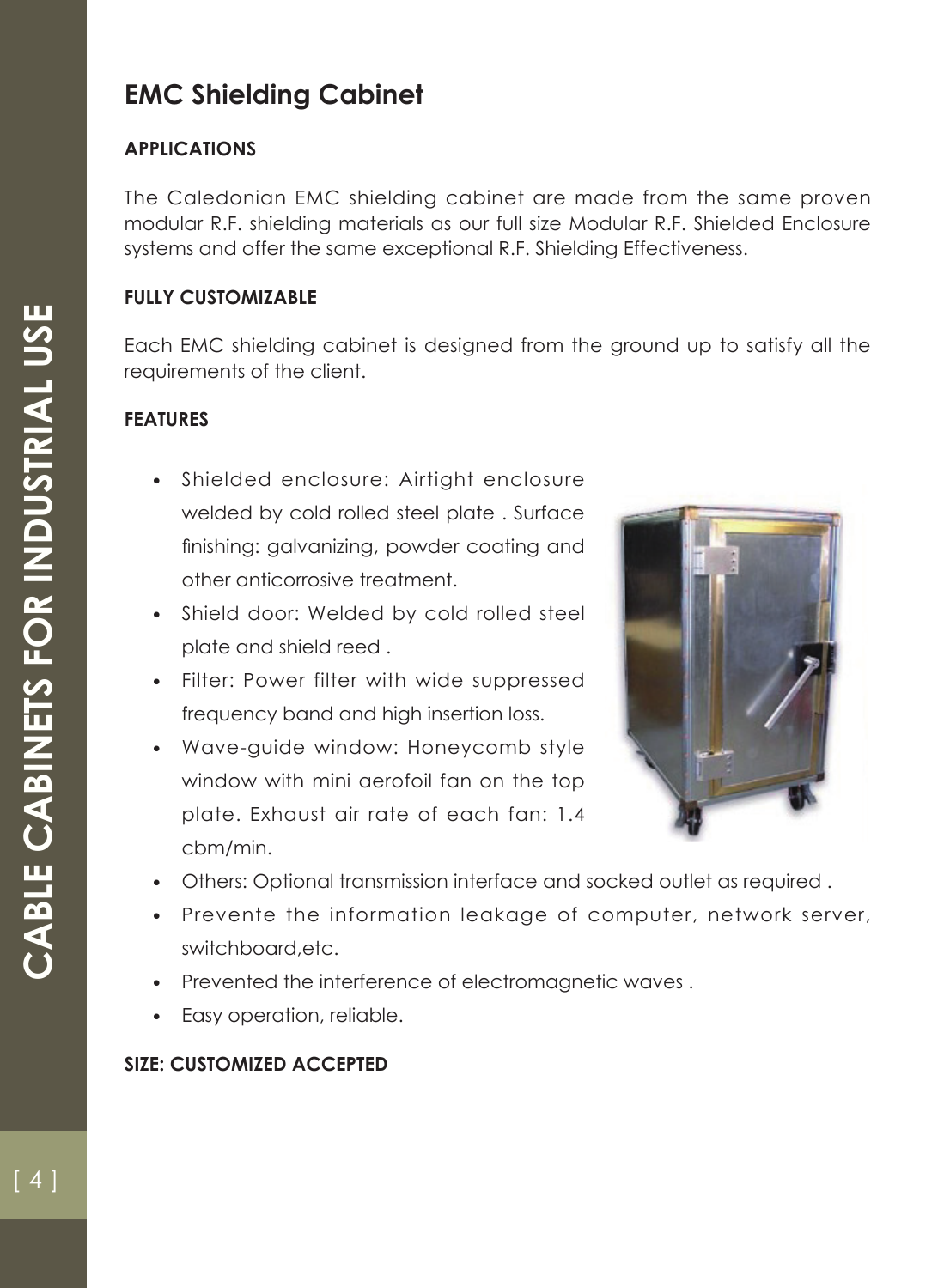## **19"EMI Shielding Cabinet**

## **APPLICATIONS**

The Caledonian EMC shielding cabinet are made from the same proven modular R.F. shielding materials as our full size Modular R.F. Shielded Enclosure systems and offer the same exceptional R.F. Shielding Effectiveness

#### **FEATURES**

All the doors are fitted with Shielding Gaskets incorporating water and dust sealing capability.

A filter housing in the base of the cabinet accommodates the AC mains RF filters, with access through an internal removable cover. A safety cover protects the mains terminal on the cabinet exterior. Venting is provided through fully gasketted honeycomb RF filters and additional airflow can be achieved by the addition of a fan unit, however the cabinet will no longer meet the IP55 dust and moisture standard.

### **ITEM 1: 700x600x2100mm EMI Shielded Cabinet (rack for RF-units 19" mounting)**

Each unit comes with the following items and features;

-1unit Main frame structure

-Material in Cold Rolled Steel

-4pcs IEC279 Standard 19" mounting angle with RU label at the front;

-1pc base stiffener;

-1pc Front door c/w multi point lock set, louvers and concealed heavy duty hinges;

-1pc Rear door c/w multi point lock set and concealed heavy duty hinges;

-1pc Side panel (secured from inside);

-1set RFI sealing tape for doors and other openings;

-2sets, RFI gaskets self-secured type mounted on

the frame doors opening to interface with the doors to provide an effective RF

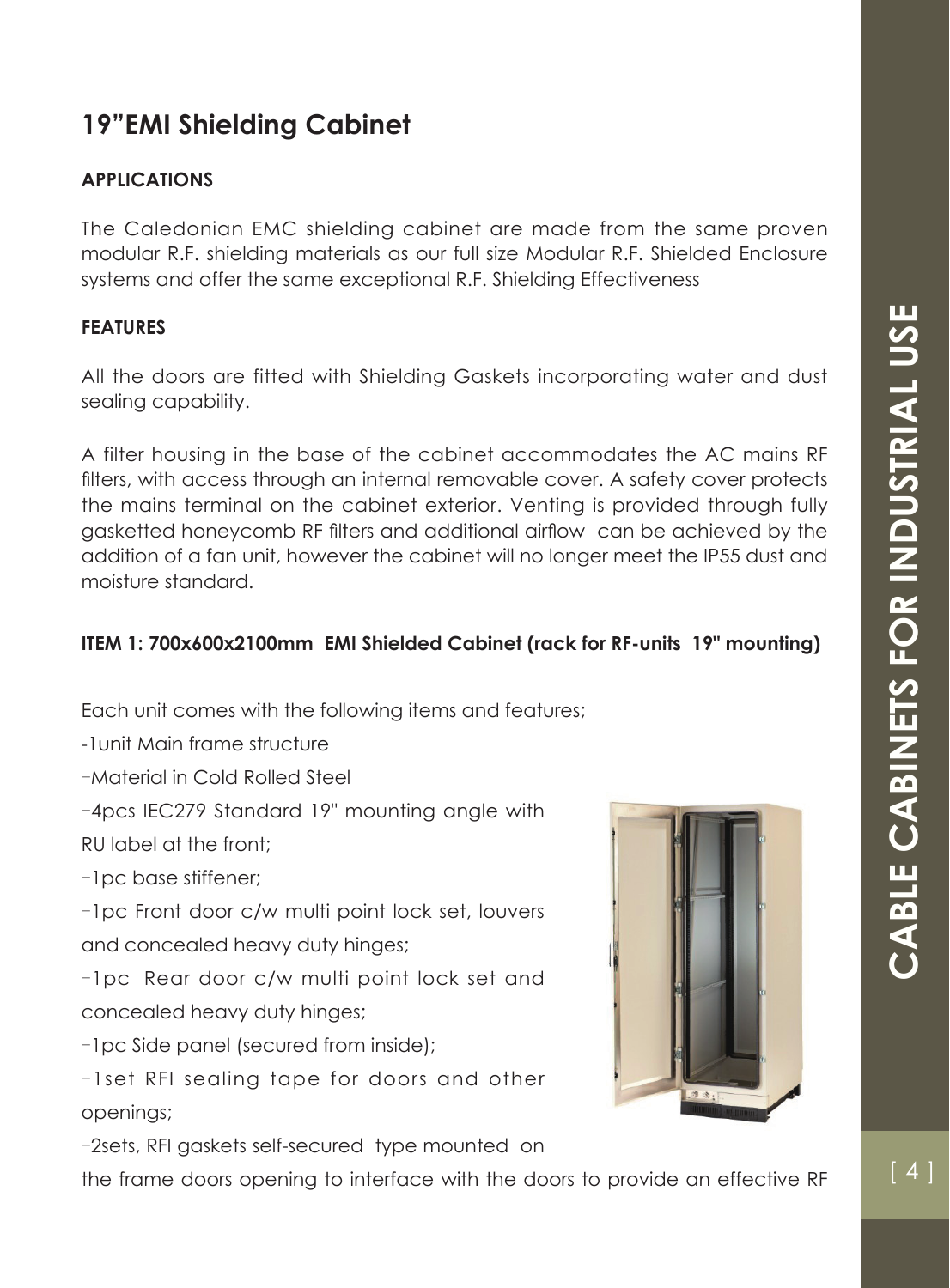shielding when the doors are in closed position; -4nos, EMI/RFI honeycomb panels. Each panel good for 2 fans; -1no top/bottom cable entry panel with custom cut out; -4nos, threaded and full weld M16 eyebolt assembly; -4nos, Eyebolts on four top corners; -50 sets of cagenut assembly; -Earth wire kits to connect cabinet frames and doors -1set, fan assembly unit; -Material pre-treatment of degreasing, de-rusting and phosphating prior to powder-coating -Powder-coated to RAL 7035, light grey in textured finishing. -EMI filters to be mounted on roof of the cabinet: 1pc, 48V DC(100A) 1pc, 230V AC/16A (this is optional for BTS cabinet) Up to 8pcs RJ45 ethernet Several through holes for RF N or 7/16 fixed connectors.

## **ITEM 2: 600mmx600mmx2100mm EMI Shielded Cabinet (Rack for RF-terminals 19" mounting)**

Each unit comes with the following items and features;

- 1unit, Main frame structure;

-Material in Cold Rolled Steel

-4pcs, IEC279 Standard 19" mounting angle with RU label at the front;

-1pc, base stiffener;

-1pc, Front door c/w multi point lock set, louvers and concealed heavy duty hinges;

-1pc, Rear door c/w multi point lock set and concealed heavy duty hinges;

-1pc, Side panel (secured from inside);

-1set, RFI sealing tape for doors and other openings;

-2sets, RFI gaskets self-secured type mounted on the frame doors opening to interface with the doors to provide an effective RF shielding when the doors are in closed position;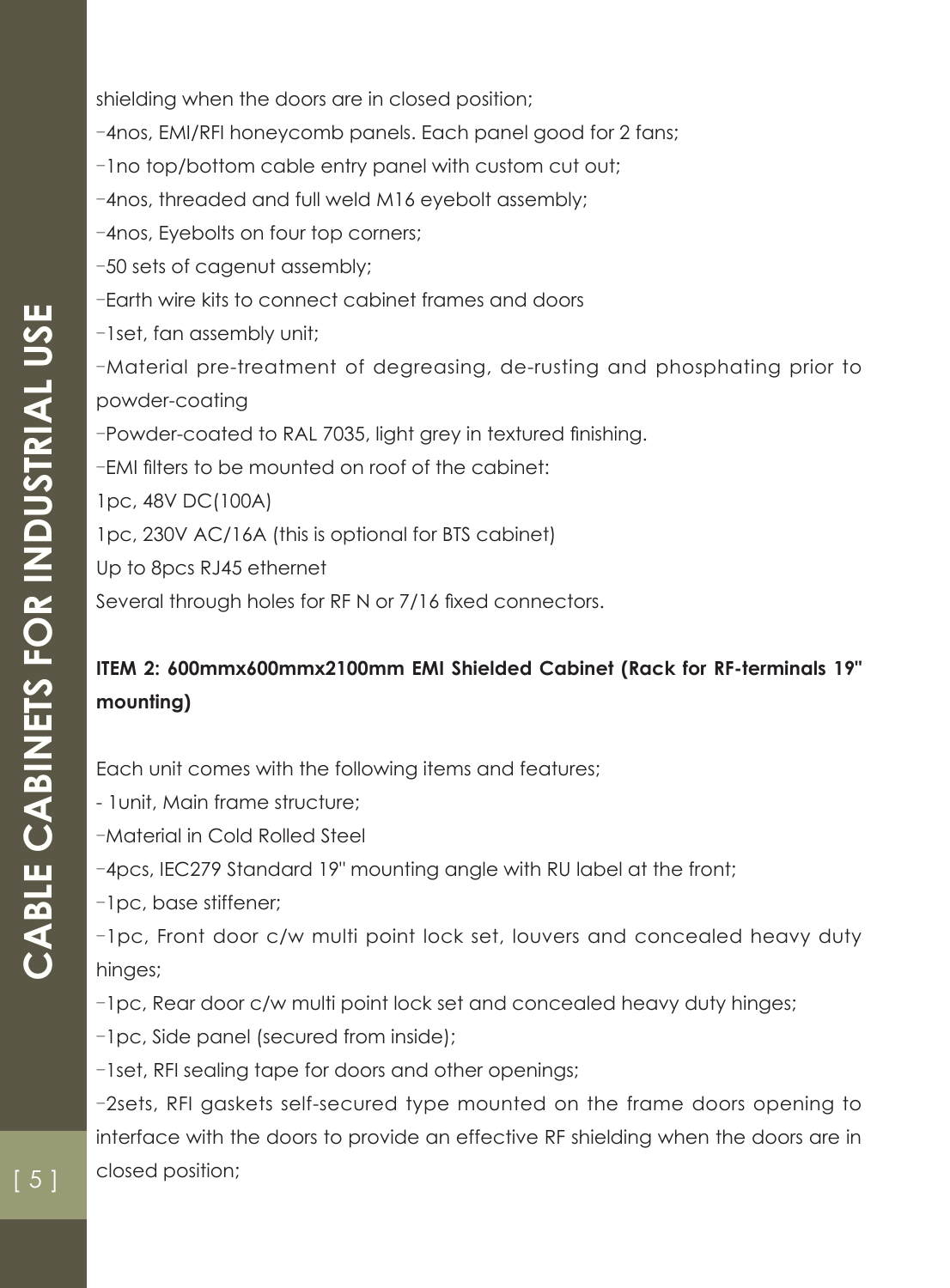-4nos, EMI/RFI honeycomb panels. Each panel good for 2fans;

-1no, top/bottom cable entry panel with custom cut out;

-4nos, threaded and full weld M16 eyebolt assembly;

-4nos, Eyebolts on four top corners;

-50 sets of cagenut assembly;

-Earth wire kits to connect cabinet frames and doors

c/w fan assembly unit;

Material pre-treatment of degreasing, de-rusting and phosphating prior to powder-coating -Powder-coated to RAL 7035 light grey in textured finishing.

 $-EMI$  filters to be required as follows:

1 or 2pcs, 230V AC/16A

120pcs, UBS 2

1-5 through holes for RF N or 7/16 fixed connectors.